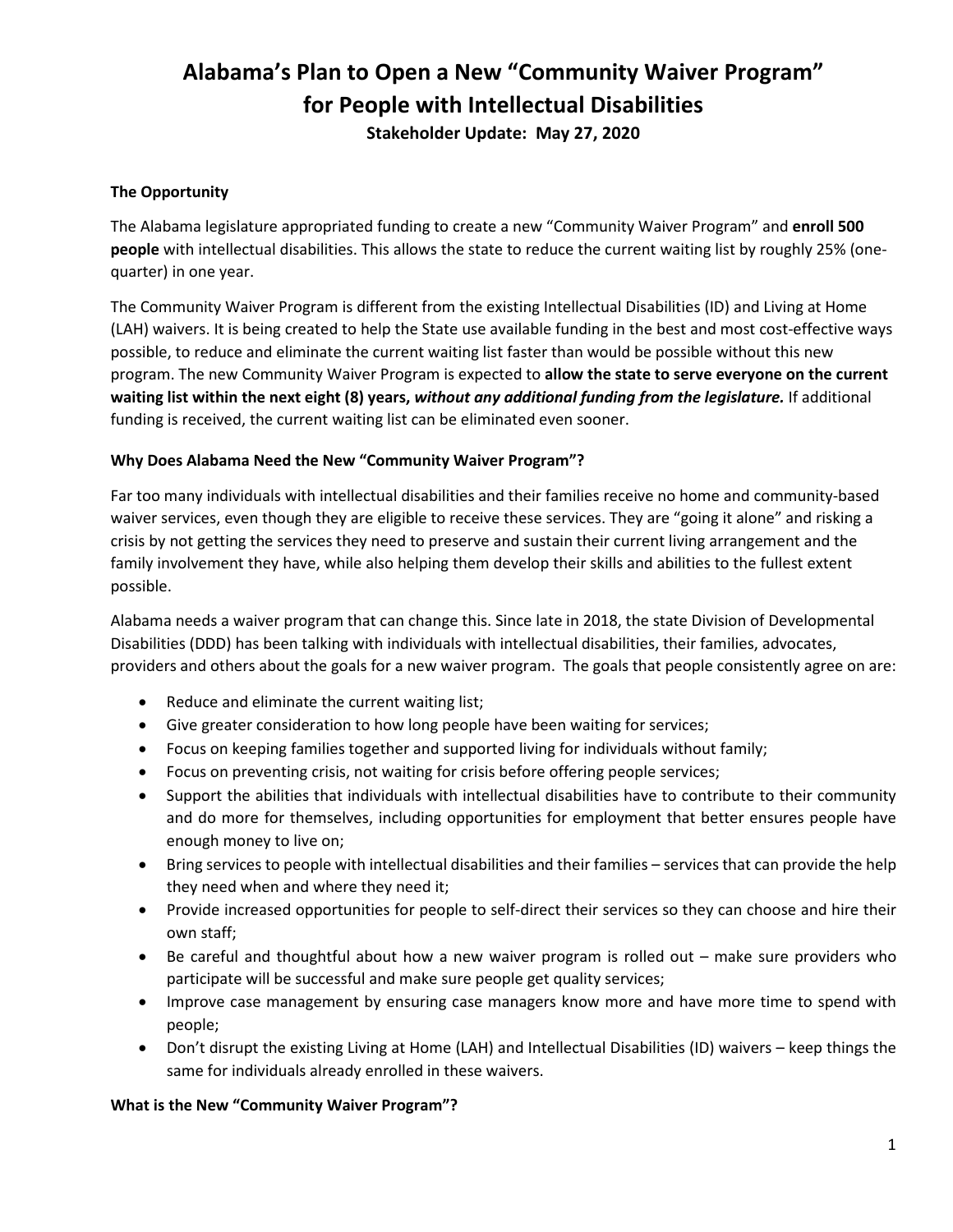Taking into consideration the above feedback from stakeholder engagement, the Alabama Medicaid Agency and the Alabama Department of Mental Health (ADMH) and its DDD are partnering to offer a new array of service options that will collectively comprise a new "Community Waiver Program." The Program will bring services to Alabamians with intellectual disabilities and their families who are not in crisis but want and need services to avoid crisis. Like the existing waivers, the Program will support people to reach their fullest potential but with greater emphasis on supporting them: to learn to do things for themselves; to participate in their communities; to find opportunities to work doing a job that matches their skills and interests; and to ensure supports to sustain their current living arrangement whenever possible.

This new Program will be created through the use of three federal Medicaid program options for providing home and community-based services: (1) an 1115 Demonstration Waiver; a 1915(c) Waiver; and (3) a Medicaid 1915(i) State Plan Amendment.

Federal approval of the new Community Waiver Program is *absolutely necessary* because with the federal government's approval, Alabama will receive \$2.57 in federal funding for every \$1.00 in funding from our state legislature. This funding is essential to offer these new services for individuals with intellectual disabilities.

The plan for the new Community Waiver Program is described in the three applications the state must submit to the federal government for approval: the 1115 application; the 1915(c) application; and the 1915(i) application. These applications are, together, the result of eighteen (18) months of intense planning, including three rounds of stakeholder engagement where individuals with ID, their families, advocates and providers of HCBS for individuals with ID have participated. While the final round of stakeholder engagement (the public comment period on those applications which require it) is still underway, the state expects over 1,000 people will have participated in the entire eighteen-month process once it is completed.

Special Note: Individuals Currently Enrolled in the Intellectual Disabilities (ID) or Living at Home (LAH) Waivers *Individuals with ID already enrolled in the ID or LAH waivers will remain on these waivers unless, after the new Community Waiver Program has been open - for no less than two years to ensure its stability - they voluntarily decide they would like to transition to the new Community Waiver Program. If a person transitions from the ID or LAH waiver to the new Community Waiver Program, their funding and their enrollment slot will transition with them.*

## **Who is Eligible for the New Community Waiver Program?**

Anyone who would otherwise be eligible for the existing ID and LAH waivers will be eligible for the new Community Waiver Program. This includes people on the current waiting list maintained by the state DDD. Others who are not on the waiting list but who meet these same eligibility criteria will also be eligible for the new Community Waiver Program.

The state also intends to provide access to home and community-based services for adults who have an intellectual disability, who don't yet qualify for the existing or proposed waivers, but who need some services to avoid crisis, preserve their current living arrangement, and keep their skills so things don't deteriorate. A small number of enrollment slots (roughly 5%) will be reserved for these Alabamians who need support.

#### **Enrollment Groups in the New Community Waiver Program**

There will be five distinct "Enrollment Groups" in the new Community Waiver Program. The first four (4) will be for individuals with ID of any age who meet the eligibility criteria that otherwise apply to the existing ID and LAH waivers: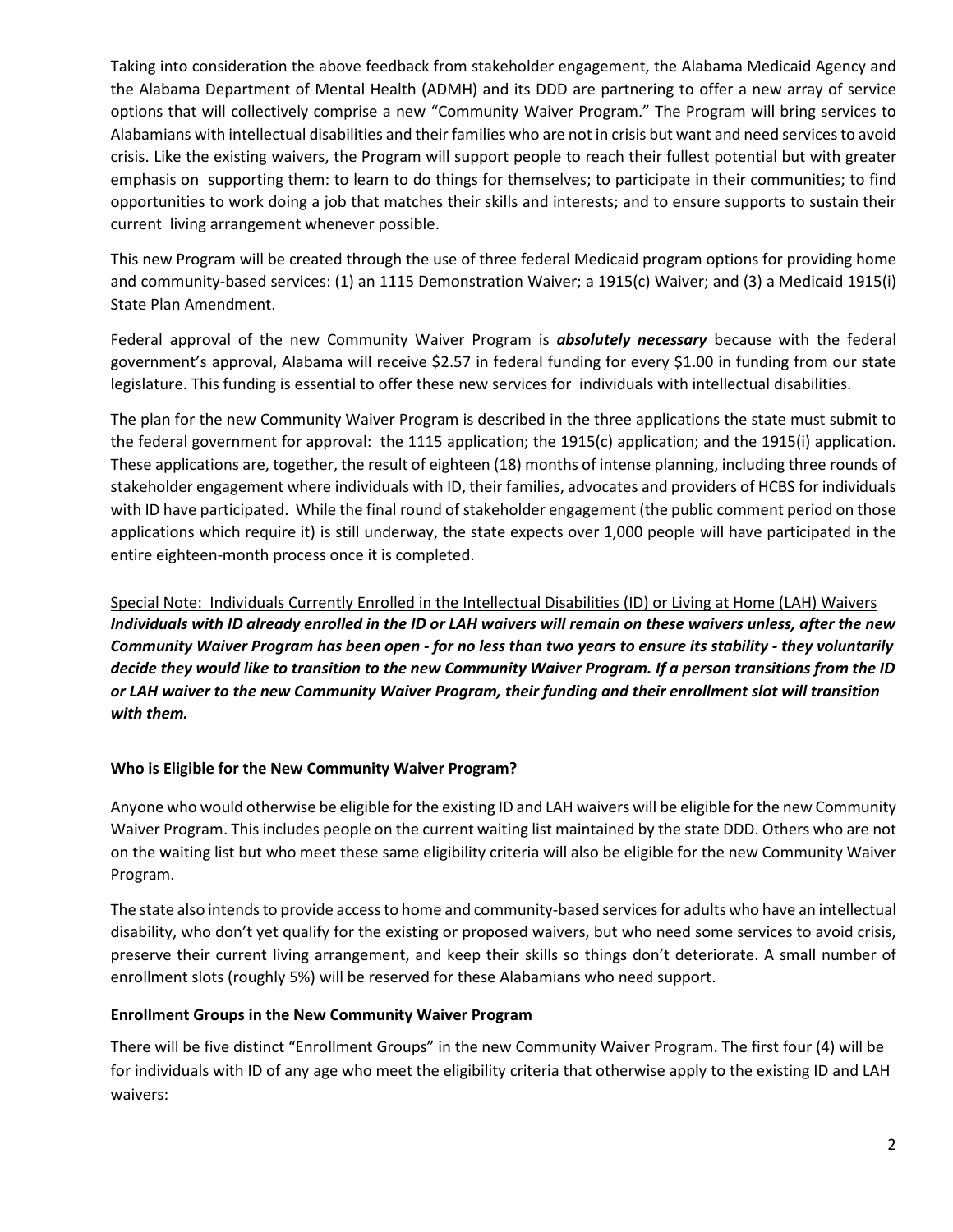- 1. Children with ID, ages 3-13, that are living with family or other natural supports.
- 2. Transition-age youth with ID, ages 14-21, who are living with family or other natural supports, or living in their own place with supports (18-21).
- 3. Working-age and older adults with ID, ages 22+, who are living with family or other natural supports, living independently or able to live in a non-intensive supported living arrangement.
- 4. Individuals ages 3 or older with ID who are not able to live with family or other natural supports, not able to live independently, and not able to live in a non-intensive supported living arrangement.

The fifth enrollment group will be for adults who have an intellectual disability, who don't yet qualify for the existing ID and LAH waivers:

5. Individuals with ID (minimum age 22, with no upper age limit), who do not meet institutional level of care but need home and community-based services.

The Enrollment Group a person is in will determine the set of supports and services available as well as the individual's annual cost cap. Transitions between Enrollment Groups are possible when an individual's needs change or they age out of their original enrollment group.

| *Denotes services that can be self-directed.            | Group<br>1 | Group<br>2 | Group<br>3 | Group<br>4 | Group<br>5 |
|---------------------------------------------------------|------------|------------|------------|------------|------------|
| <b>Age Range</b>                                        | $3 - 13$   | $14 - 21$  | $22+$      | $3+$       | $22+$      |
| <b>SERVICES AND SUPPORTS</b>                            |            |            |            |            |            |
| <b>Support Coordination</b>                             | X          | X          | X          | X          | X          |
| Individual Employment Services*                         |            | X          | X          | X          | X          |
| Individual Employment Career Advancement*               |            |            | X          | X          | X          |
| <b>Small Group Supported Employment</b>                 |            | x          | X          | x          | X          |
| <b>Integrated Employment Path Services</b>              |            | x          | X          | x          | X          |
| Financial Literacy and Work Incentives Counseling       | X          | x          | X          | X          | X          |
| Community Transportation*                               | Χ          | x          | X          | X          | X          |
| Independent Living Skills*                              | X          | X          | X          |            | X          |
| Personal Assistance Home*                               | X          | X          | X          |            |            |
| Community Integration Connections & Skills Training*    |            |            | X          | x          | X          |
| Personal Assistance Community*                          | X          | x          | X          | x          |            |
| <b>Peer Specialist Services</b>                         |            |            | X          | x          | X          |
| <b>Family Empowerment-Systems Navigation Counseling</b> | X          | x          | X          |            |            |
| Natural Support or Caregiver Education and Training     | X          | X          | X          |            |            |

#### **What Services Are Available in the New Community Waiver Program?**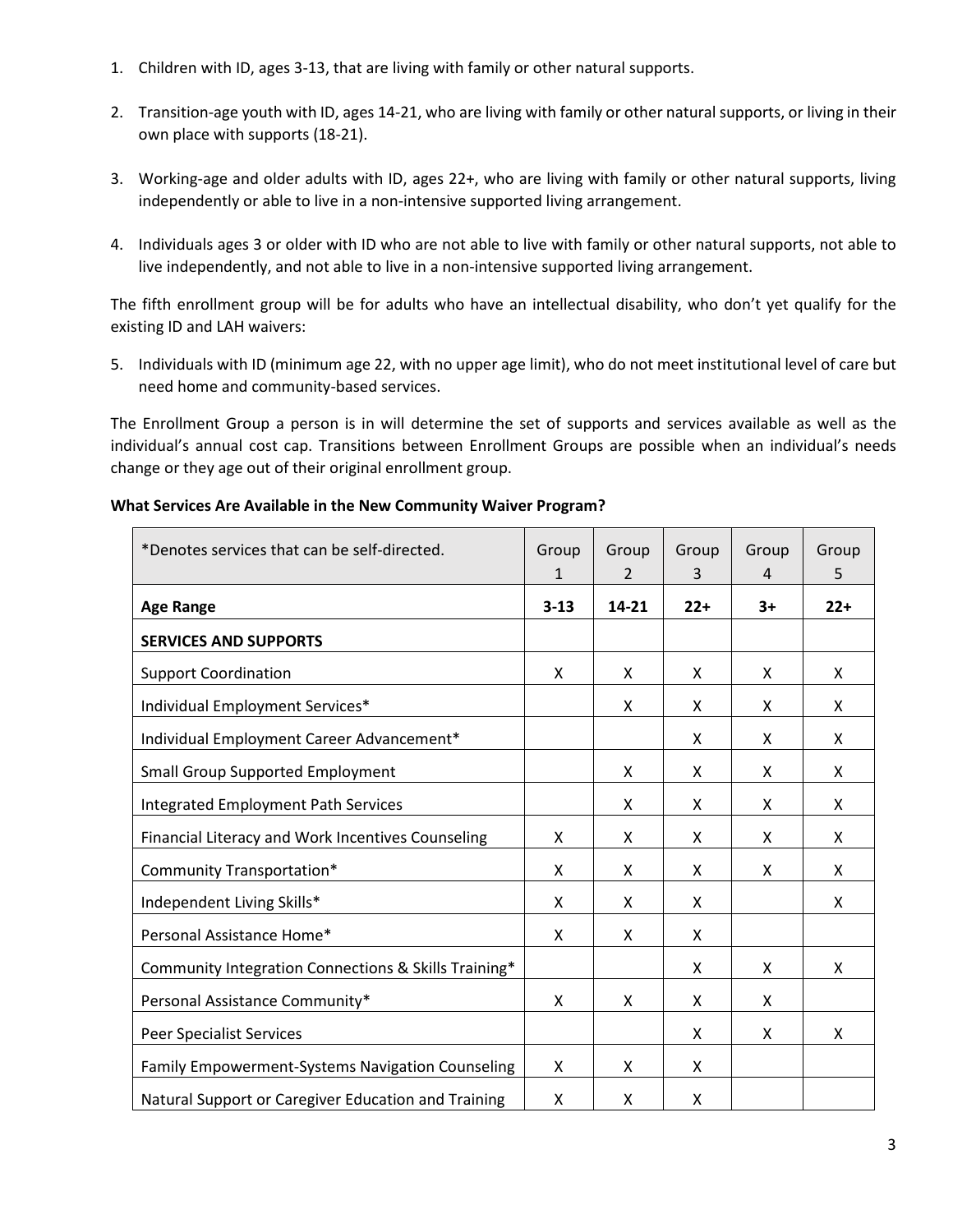| Counseling on Alternatives to Full Guardianship   |   | X | X |   | X |
|---------------------------------------------------|---|---|---|---|---|
| Breaks and Opportunities (Respite)*               | X | X | X |   |   |
| Assistive Technology and Adaptive Aids            | X | X | x | X | X |
| <b>Remote Supports</b>                            |   | X | x | X | X |
| Housing Counseling and Start-Up Services          |   | X | x |   | X |
| <b>Minor Home Modifications</b>                   | X | X | X |   |   |
| <b>Supported Living Services</b>                  |   |   | x | X |   |
| <b>Adult Family Home</b>                          |   |   |   | X |   |
| <b>Community-Based Residential Services</b>       |   |   |   | X |   |
| Individual Directed Goods and Services*           | X | X | X | X | X |
| <b>Positive Behavior Supports</b>                 | X | X | x | X |   |
| Physical, Occupational, Speech/Language Therapies |   | X | X | X |   |
| Skilled Nursing*                                  |   | Χ | X |   |   |

## **How will the New Community Waiver Program be Rolled Out to Ensure Success, Including an Adequate Provider Network and Quality Services?**

Based on learning from other states' experiences, the DDD plans to start the new Community Waiver Program in five pilot areas of the state: one in each of its service regions. This will ensure the state can closely manage the roll out of the new Program. Pilot areas have been identified based on the availability of willing and qualified providers. Providers from all over the state were invited to participate in the new Community Waiver Program through a Request for Proposal (RFP) issued in February, 2020. Based on the results of that RFP process, the following pilot area has been identified in each region:

> Region 1 – Madison, Morgan & Limestone Counties Region 2 – Tuscaloosa & Walker Counties Region 3 – Mobile & Baldwin Counties Region 4 – Montgomery, Elmore & Houston Counties Region 5 – Jefferson County

The above pilot areas together represent areas where over 57% of the people on the current waiting list reside. As additional enrollments continue over time, the state is committed to expanding the geographic area that the Community Waiver Program covers until it is available statewide. In the meantime, any eligible individual with intellectual disabilities who needs emergency placement will still be able to enroll in the ID waiver if they live outside of the pilot areas.

To ensure that providers participating in the new Community Waiver Program have all of the support, technical assistance and training to be successful, the state also plans to use the 1115 demonstration authority to limit the size of the provider network. All services will be available, and individuals enrolled will have choice; but the state will not enroll more providers than are required to meet need in a given area. This will avoid vacancies and unused staff capacity within participating provider organizations which often compromises provider stability. By limiting the provider network, the state will better ensure the short and long-term success of participating providers.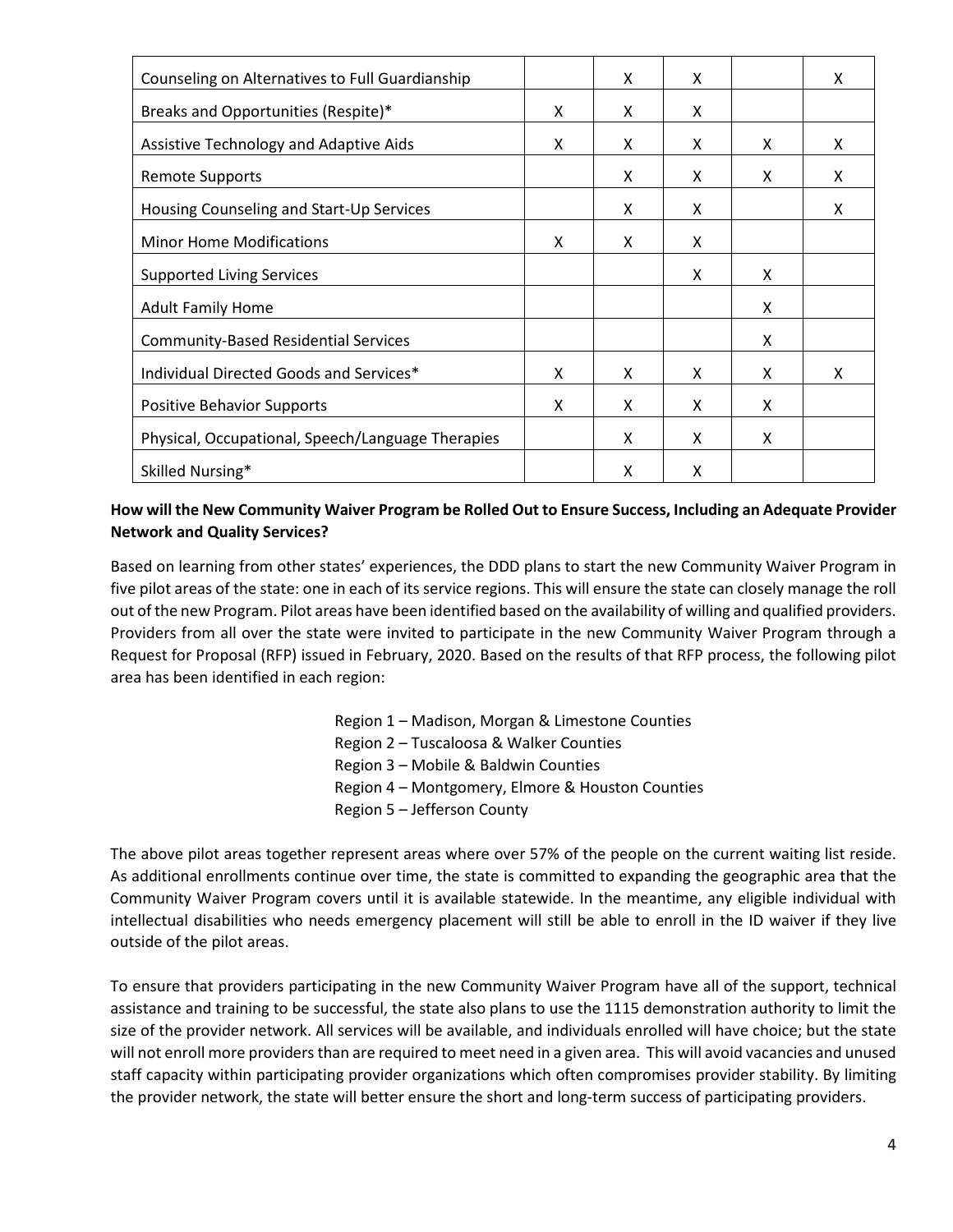### **Case Management and Person-Centered Planning**

Because this Program is so different, and existing Case Management agencies currently have their hands full with assuming responsibility from other service providers for all assessments and person-centered planning for individuals on the ID and LAH waivers, the state plans to initially have Case Management (renamed Support Coordination) done by DDD staff who will be hired and trained specifically for the new Program. This will ensure Support Coordination services can be consistently provided in all of the pilot areas, and also ensure that caseloads will be small enough to allow Support Coordinators for the new Program to spend more time with the individuals they serve. The state will provide Support Coordination for the new Program using the same reimbursement rate that is currently paid to Case Management agencies serving the ID and LAH waivers. After the first two years of operating the new Program, the state will reassess how to provide Support Coordination going forward.

# **When Will the New Community Waiver Program Get Started and How Will People on the Waiting List Find Out About It?**

The state expects the new Community Waiver Program will open on January 1, 2021. Regional Office staff for the Division of Developmental Disabilities will contact individuals on the waiting list who live in the pilot areas, **starting with those who have been waiting the longest**, to explain the Program and determine if they want to enroll.

First priority for enrollment will be given to those who have been waiting the longest and are adults (age 22+) who have a goal to preserve current family or independent living situation and/or have a goal to find and keep community employment, if 64 or under. The vast majority of participants in the new Program will be people currently on the waiting list, as there are currently more than 1100 total people on the waiting list in the identified Pilot Areas.

In the unlikely event some available slots for the new Program remain unfilled after the above first priority group is exhausted, those remaining slots will be available to others based on the following priorities:

Next priority will be given to those not on the waiting list but who are adults (age 22+) who have a goal to preserve current family or independent living situation and/or have a goal to find and keep community employment, if 64 or under. (Note: those not currently on the waiting list will be able to communicate their interest in enrolling in the new program by making contact with the DDD Call Center).

Third priority will be given to those on the waiting list who have been waiting the longest and are transition age youth (16-21) who have a goal to preserve current family or independent living situation and/or have a goal to find and keep community employment at exit from high school.

Last priority will be given to those not on waiting list but who are transition age youth (16-21) who have a goal to preserve current family or independent living situation and/or have a goal to find and keep community employment at exit from high school. (Note: those not currently on the waiting list will be able to communicate their interest in enrolling in the new program by making contact with the DDD Call Center).

If enrollment slots remain after individuals from these four priority groups are identified and enrolled, others living in the pilot areas from the current waiting list will be offered enrollment in order based on how long they have been waiting.

Each region will be allocated a portion of the 500 enrollment slots that will be available during the first year of the new Community Waiver Program. The state will have flexibility to move enrollment slots between the pilot areas, and between the five Enrollment Groups, to ensure all 500 slots are filled in the first year. A portion of the 500